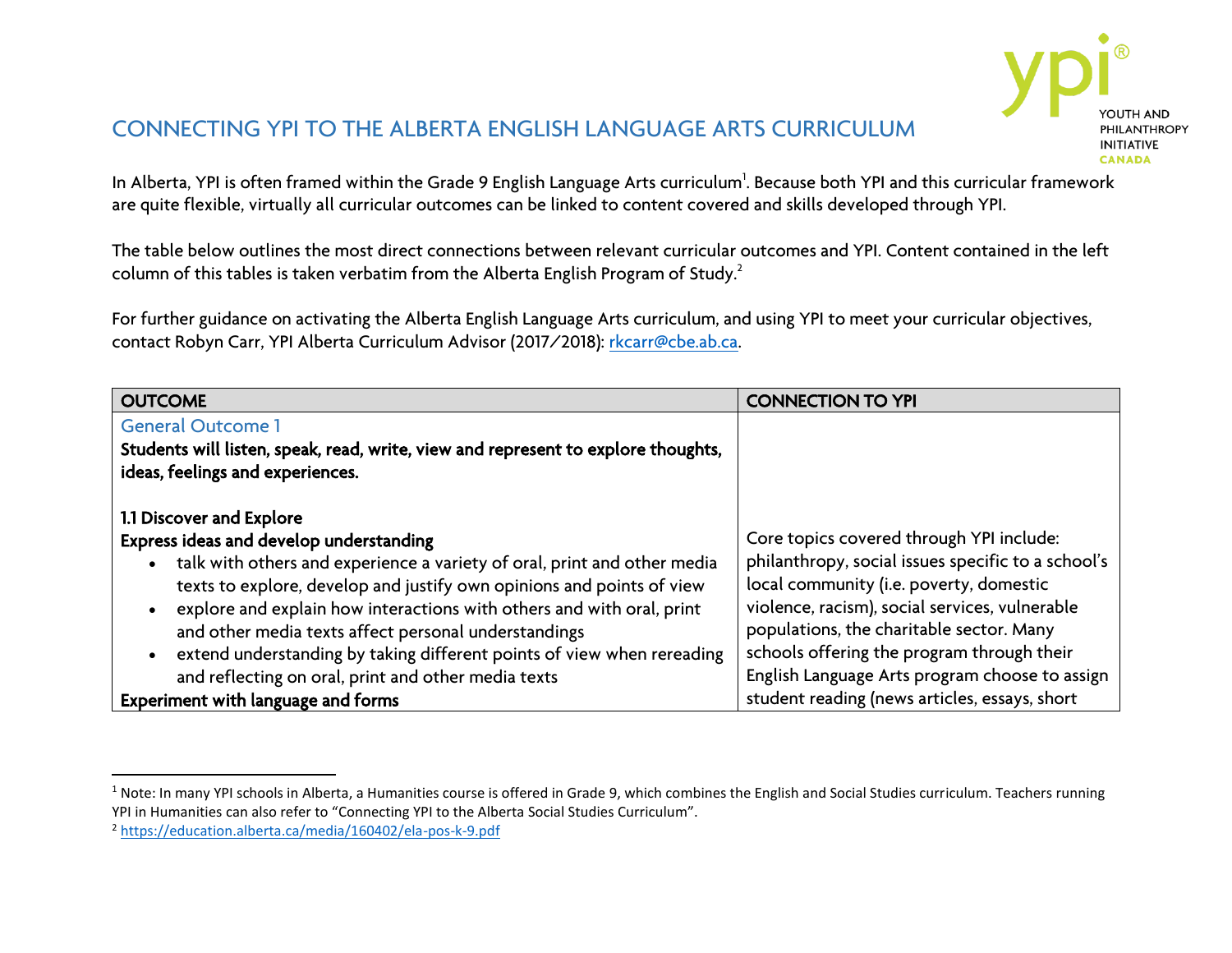| develop and extend understanding by expressing and responding to<br>$\bullet$                                                 | stories, novels, etc.) and reflection on one or  |
|-------------------------------------------------------------------------------------------------------------------------------|--------------------------------------------------|
| ideas on the same topic, in a variety of forms of oral, print and other<br>media texts                                        | more of these topics.                            |
| <b>Express preferences</b>                                                                                                    | Of special note here is the experience of the    |
| explain preferences for texts and genres by particular writers, artists,                                                      | charity site visit for students, in which they   |
| $\bullet$<br>storytellers and filmmakers                                                                                      | have the opportunity to listen to a              |
| Set goals                                                                                                                     | volunteer/staff member at their chosen charity   |
|                                                                                                                               | speak about the social issue at hand, and their  |
| reflect on own growth in language learning and use, by considering<br>progress over time and the attainment of personal goals | organization's approach to tackling this issue   |
| 1.2 Clarify and Extend                                                                                                        | during an interview. This interview is a key     |
| Consider the ideas of others                                                                                                  | program requirement for students at all          |
| integrate own perspectives and interpretations with new<br>$\bullet$                                                          | participating schools, and one that forms the    |
| understandings developed through discussing and through experiencing                                                          | basis of student presentations, which represent  |
| a variety of oral, print and other media texts                                                                                | the major opportunity for students to reflect    |
| Combine ideas                                                                                                                 | on this experience.                              |
| examine and re-examine ideas, information and experiences from<br>$\bullet$                                                   |                                                  |
| different points of view to find patterns and see relationships                                                               | In the YPI Student Guide, there are several      |
| <b>Extend understanding</b>                                                                                                   | opportunities for students to write reflections  |
| assess whether new information extends understanding by considering<br>$\bullet$                                              | on their opinions and points of view. There are  |
| diverse opinions and exploring ambiguities                                                                                    | also several opportunities for reflection        |
|                                                                                                                               | through pair, group, and class discussion        |
| <b>General Outcome 2</b>                                                                                                      | embedded throughout the program.                 |
| Students will listen, speak, read, write, view and represent to comprehend and                                                |                                                  |
| respond personally and critically to oral, print and other media texts.                                                       | Using this approach of reading, listening,       |
|                                                                                                                               | researching information on topics related to     |
| 2.1 Use Strategies and Cues                                                                                                   | YPI, and reflecting on them in various ways,     |
| Use prior knowledge                                                                                                           | there is potential for educators to link English |
| discuss how interpretations of the same text might vary, according to                                                         | Language Arts curricular outcomes 1-3 to the     |
| the prior knowledge and experiences of various readers                                                                        | YPI program.                                     |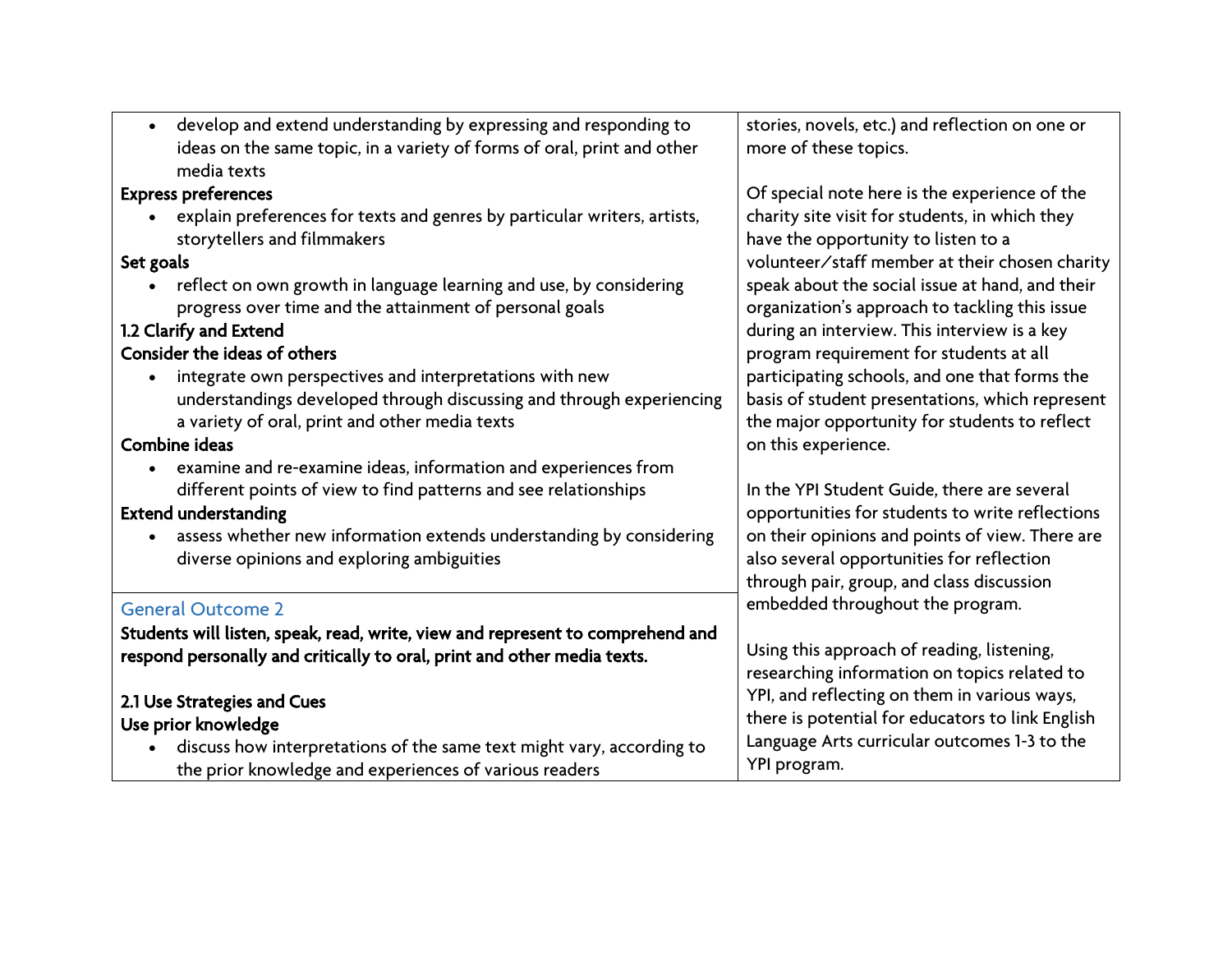|                              | use previous reading experiences, personal experiences and prior          |
|------------------------------|---------------------------------------------------------------------------|
|                              | knowledge as a basis for reflecting on and interpreting ideas             |
|                              | encountered in texts                                                      |
| Use comprehension strategies |                                                                           |
|                              | identify explicit and implicit ideas and information in texts; listen and |
|                              | respond to various interpretations of the same text                       |
| $\bullet$                    | select appropriate reading rate and strategies for comprehending texts    |
|                              | less closely connected to prior knowledge and personal experiences        |
|                              | preview complex texts as to their intent, content and structure, and use  |
|                              | this information to set a purpose and select strategies for reading       |
|                              | Use textual cues                                                          |
|                              | use knowledge of visual and textual cues and structural features when     |
|                              | skimming and scanning various print and other media texts to locate       |
|                              | relevant information effectively and efficiently                          |
|                              | analyze and discuss how the structural features of informational          |
|                              | materials, such as textbooks, bibliographies, databases, catalogues, web  |
|                              | sites, commercials and newscasts, enhance the effectiveness and           |
|                              | efficiency of communication                                               |
|                              | Use phonics and structural analysis                                       |
|                              | apply and explain effective procedures for identifying and                |
|                              | comprehending words in context; adjust procedures according to the        |
|                              | purpose for reading and the complexity of the texts                       |
|                              | Use references                                                            |
|                              | use reference materials, including a writer's handbook, to verify correct |
|                              | usage, address uncertainties and solve problems that arise                |
|                              | 2.2 Respond to Texts                                                      |
|                              | <b>Experience various texts</b>                                           |
|                              | experience oral, print and other media texts from a variety of cultural   |
|                              | traditions and genres, such as essays, broadcast advertisements, novels,  |
|                              | poetry, documentaries, films, electronic magazines and realistic fiction  |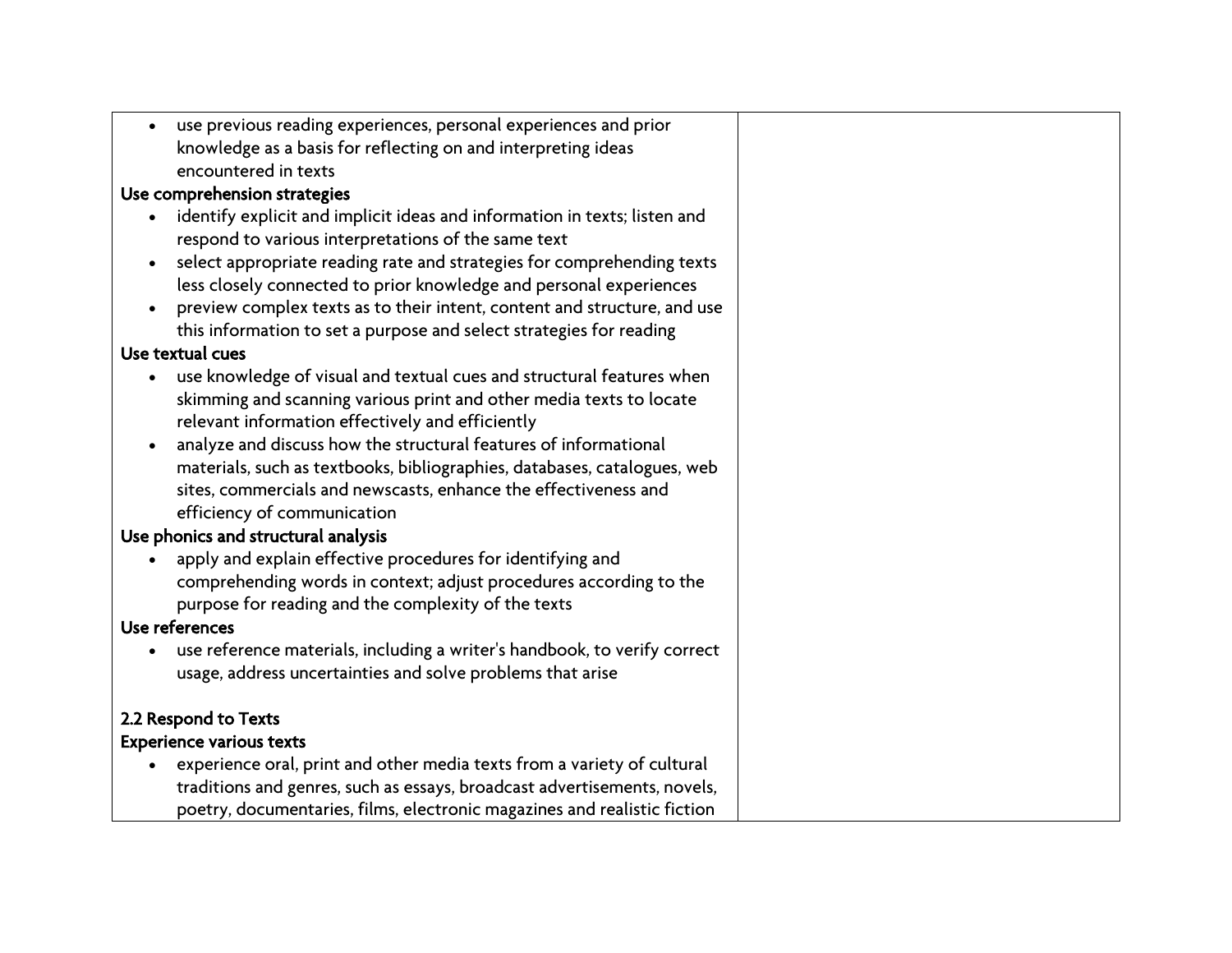| identify and discuss how timeless themes are developed in a variety of<br>$\bullet$               |  |
|---------------------------------------------------------------------------------------------------|--|
| oral, print and other media texts                                                                 |  |
| consider historical context when developing own points of view or                                 |  |
| interpretations of oral, print and other media texts                                              |  |
| compare and contrast own life situation with themes of oral, print and<br>$\bullet$               |  |
| other media texts                                                                                 |  |
| express the themes of oral, print or other media texts in different forms<br>or genres            |  |
| consider peers' interpretations of oral, print and other media texts,                             |  |
| referring to the texts for supporting or contradicting evidence                                   |  |
| <b>Construct meaning from texts</b>                                                               |  |
|                                                                                                   |  |
| analyze how the choices and motives of characters portrayed in oral,<br>$\bullet$                 |  |
| print and other media texts provide insight into those of self and others                         |  |
| identify and discuss theme and point of view in oral, print and other<br>$\bullet$<br>media texts |  |
| discuss and explain various interpretations of the same oral, print or                            |  |
| other media text                                                                                  |  |
| relate the themes, emotions and experiences portrayed in oral, print<br>$\bullet$                 |  |
| and other media texts to issues of personal interest or significance                              |  |
| Appreciate the artistry of texts                                                                  |  |
| discuss how techniques, such as irony, symbolism, perspective and                                 |  |
| proportion, communicate meaning and enhance effect in oral, print and                             |  |
| other media texts                                                                                 |  |
| discuss character development in terms of consistency of behaviour and                            |  |
| plausibility of change                                                                            |  |
| describe how theme, dominant impression and mood are developed and                                |  |
| sustained through choices in language use and the interrelationship of                            |  |
| plot, setting and character                                                                       |  |
| identify features that define particular oral, print and other media texts; discuss               |  |
| differences in style and their effects on content and audience impression                         |  |
|                                                                                                   |  |
|                                                                                                   |  |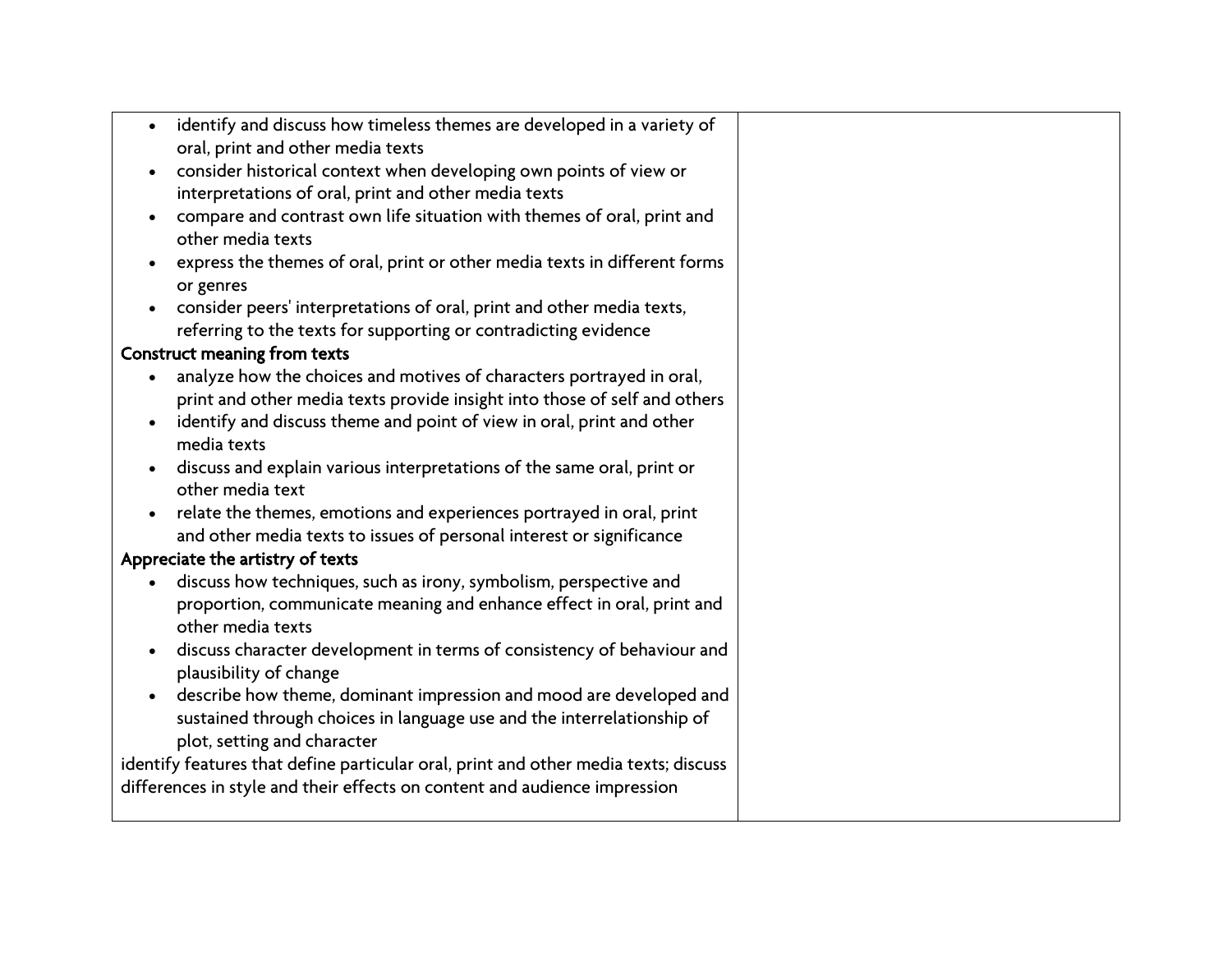| 2.3 Understand Forms, Elements and Techniques |
|-----------------------------------------------|
| Understand forms and genres                   |

- explain the relationships between purposes and characteristics of various forms and genres of oral, print and other media texts
- evaluate the effectiveness of different types of media texts for presenting ideas and information

### Understand techniques and elements

- compare the development of character, plot and theme in two oral, print or other media texts
- evaluate the effectiveness of oral, print and other media texts, considering the believability of plot and setting, the credibility of characters, and the development and resolution of conflict
- compare a main character in one text to the main character in another text from a different era, genre or medium
- identify ways that a change in narrator might affect the overall meaning of oral, print and other media texts
- summarize the content of media texts, and suggest alternative treatments

### Experiment with language

 analyze creative uses of language and visuals in popular culture, such as advertisements, electronic magazines and the Internet; recognize how imagery and figurative language, such as metaphor, create a dominant impression, mood and tone

# 2.4 Create Original Text

# Generate ideas

 generalize from own experience to create oral, print and other media texts on a theme

# Elaborate on the expression of ideas

create oral, print and other media texts on common literary themes

### Structure texts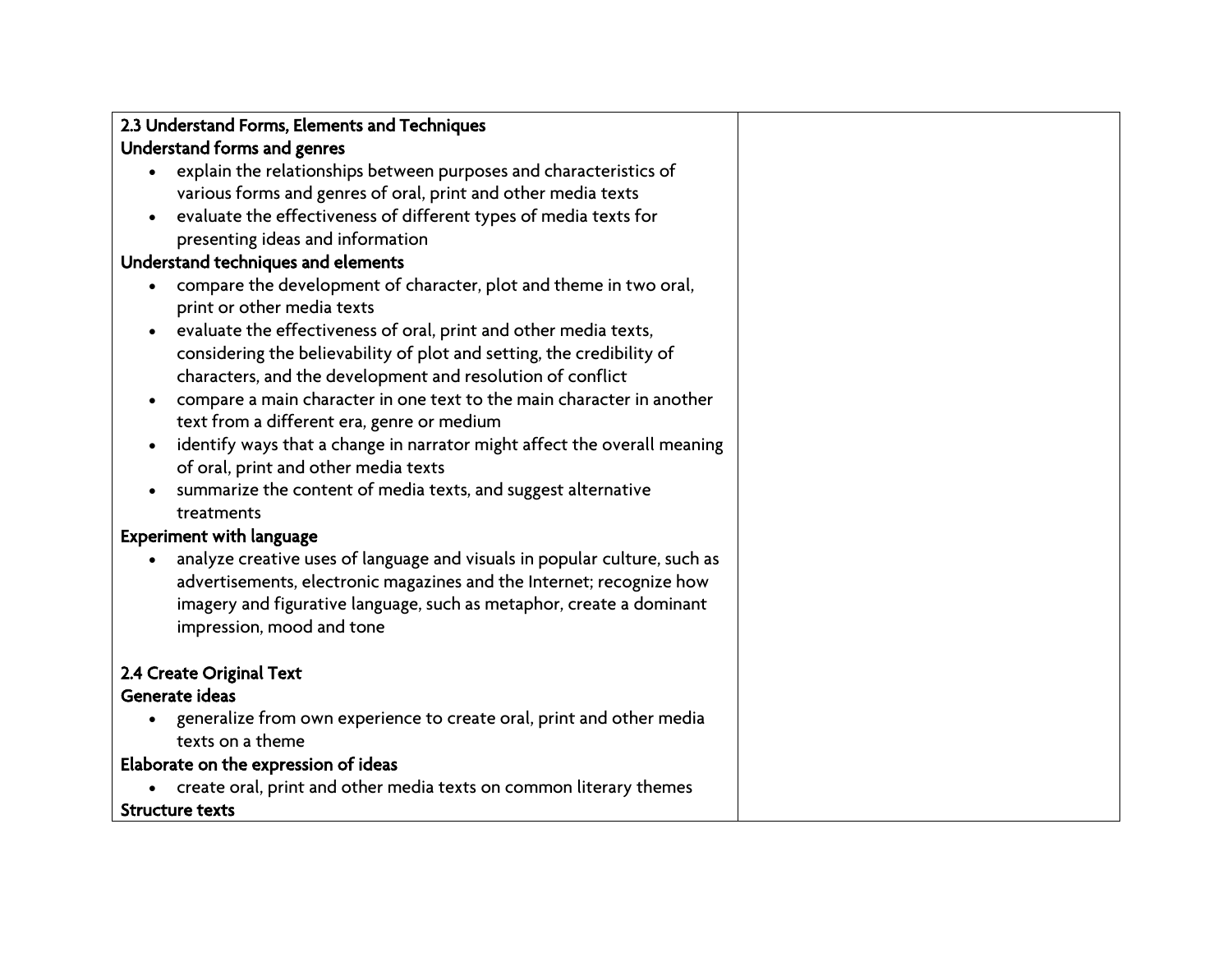| create oral, print and other media texts that interrelate plot, setting and<br>$\bullet$<br>character, and reveal the significance of the action<br>create oral, print and other media texts that include main and minor<br>characters, and show how the main character develops and changes as a<br>result of the action and events |
|--------------------------------------------------------------------------------------------------------------------------------------------------------------------------------------------------------------------------------------------------------------------------------------------------------------------------------------|
| <b>General Outcome 3</b>                                                                                                                                                                                                                                                                                                             |
| Students will listen, speak, read, write, view and represent to manage ideas and<br>information.                                                                                                                                                                                                                                     |
| 3.1 Plan and Focus                                                                                                                                                                                                                                                                                                                   |
| <b>Focus attention</b>                                                                                                                                                                                                                                                                                                               |
| synthesize ideas and information from a variety of sources to develop                                                                                                                                                                                                                                                                |
| own opinions, points of view and general impressions                                                                                                                                                                                                                                                                                 |
| assess adequacy, accuracy, detail and appropriateness of oral, print and                                                                                                                                                                                                                                                             |
| other media texts to support or further develop arguments, opinions or<br>points of view                                                                                                                                                                                                                                             |
| Determine information needs                                                                                                                                                                                                                                                                                                          |
| select types and sources of information to achieve an effective balance                                                                                                                                                                                                                                                              |
| between researched information and own ideas                                                                                                                                                                                                                                                                                         |
| Plan to gather information                                                                                                                                                                                                                                                                                                           |
| select information sources that will provide effective support,                                                                                                                                                                                                                                                                      |
| convincing argument or unique perspectives                                                                                                                                                                                                                                                                                           |
| 3.2 Select and Process                                                                                                                                                                                                                                                                                                               |
| Use a variety of sources                                                                                                                                                                                                                                                                                                             |
| obtain information reflecting multiple perspectives from a variety of                                                                                                                                                                                                                                                                |
| sources, such as expository essays, graphs, diagrams, online catalogues,                                                                                                                                                                                                                                                             |
| periodical indices, film libraries, electronic databases and the Internet,                                                                                                                                                                                                                                                           |
| when conducting research                                                                                                                                                                                                                                                                                                             |
| <b>Access information</b>                                                                                                                                                                                                                                                                                                            |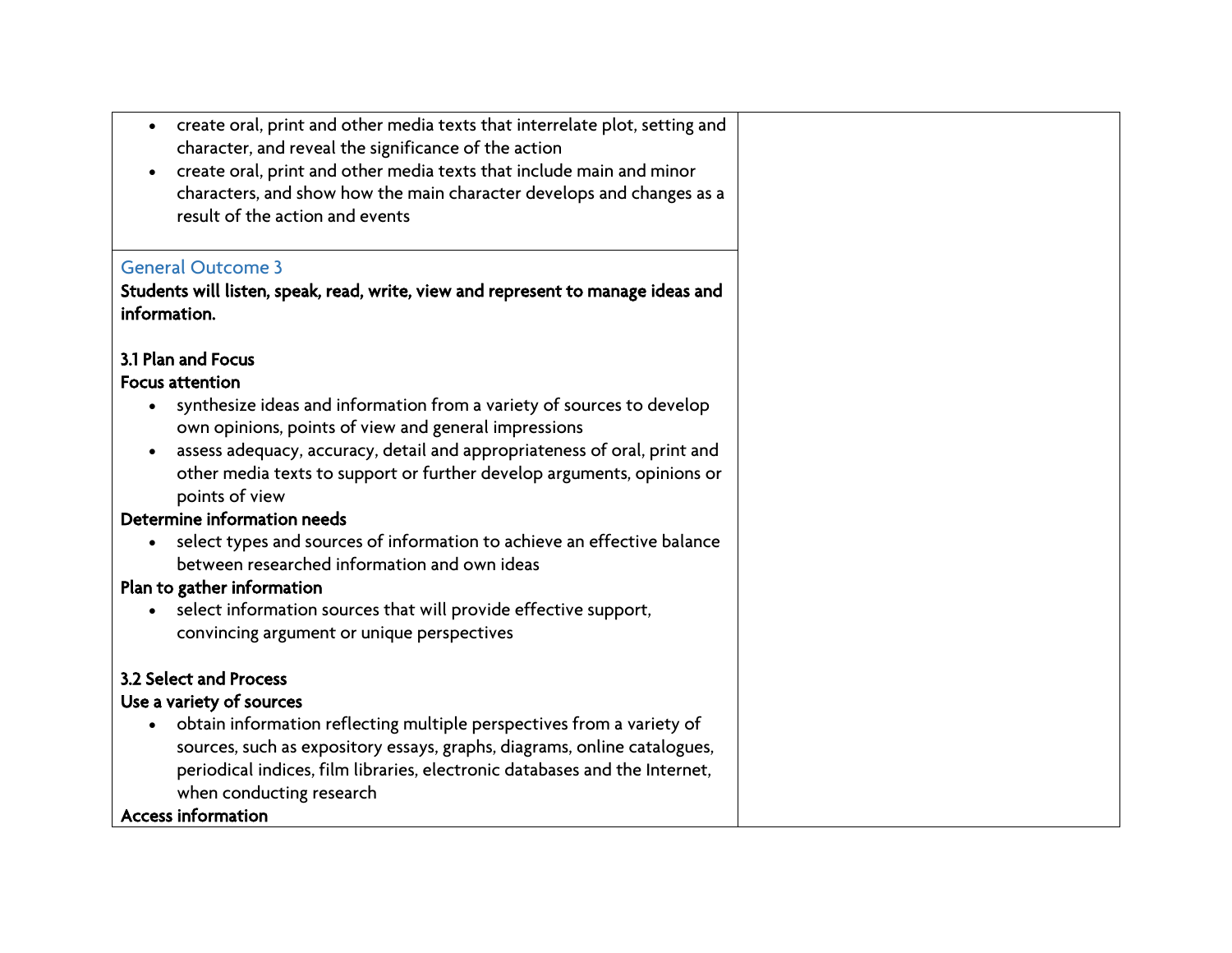| expand and use a variety of tools and text features, such as<br>$\bullet$    |  |
|------------------------------------------------------------------------------|--|
| organizational patterns of texts, page layouts, font styles and sizes,       |  |
| colour and voice-overs, to access information                                |  |
| distinguish between primary and secondary sources, and determine the         |  |
| usefulness of each for research purposes                                     |  |
| follow up on cited references to locate additional information               |  |
| <b>Evaluate sources</b>                                                      |  |
| evaluate sources for currency, reliability and possible bias of<br>$\bullet$ |  |
| information for a particular research project                                |  |
| 3.3 Organize, Record and Evaluate                                            |  |
| Organize information                                                         |  |
| organize ideas and information by developing and selecting appropriate       |  |
| categories and organizational structures                                     |  |
| balance all sections of oral, print and other media texts and ensure         |  |
| sentences, paragraphs and key ideas are linked throughout                    |  |
| develop coherence by relating all key ideas to the overall purpose of        |  |
| the oral, print or other media text                                          |  |
| <b>Record information</b>                                                    |  |
| use own words to summarize and record information in a variety of            |  |
| forms; paraphrase and/or quote relevant facts and opinions; reference        |  |
| sources                                                                      |  |
| select and record ideas and information that will support an opinion or      |  |
| point of view, appeal to the audience, and suit the tone and length of       |  |
| the chosen form of oral, print or other media text                           |  |
| choose specific vocabulary, and use conventions accurately and               |  |
| effectively to enhance credibility                                           |  |
| <b>Evaluate information</b>                                                  |  |
| evaluate usefulness, relevance and completeness of gathered                  |  |
| information; address information gaps                                        |  |
| reflect on new understanding and its value to self and others<br>$\bullet$   |  |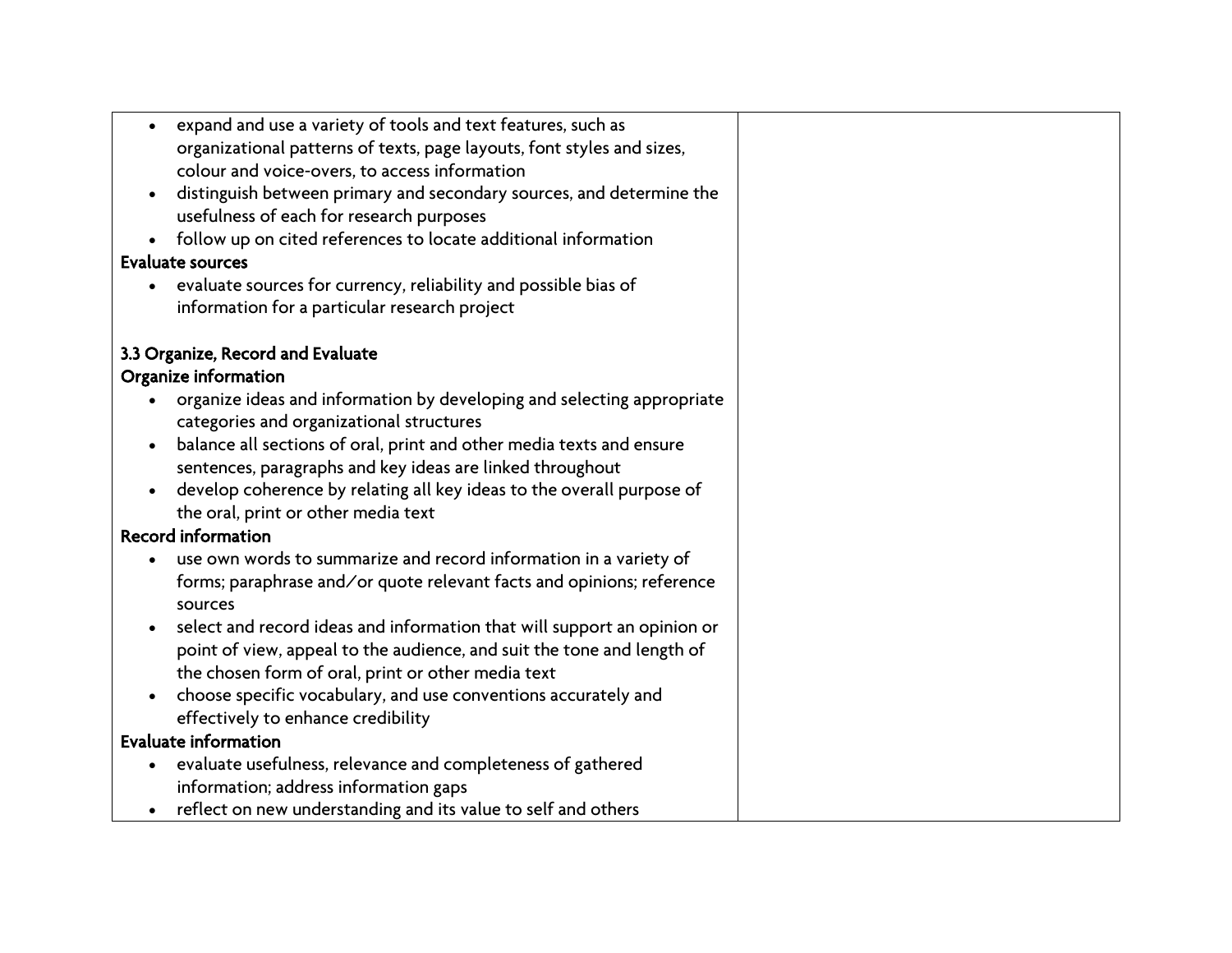| 3.4 Share and Review<br>Share ideas and information<br>communicate ideas and information in a variety of oral, print and other<br>media texts, such as media scripts, multimedia presentations, panel<br>discussions and articles<br>integrate appropriate visual, print and/or other media to reinforce<br>overall impression or point of view and engage the audience<br>Review research process<br>reflect on the research process, identifying areas of strength and ways<br>to improve further research activities                                                                                                                                                                                                                                                                                                                                                                          |                                                                                                                                                                                                                                                                                                                                                                                                                                                                                                                                                                                                                                                                 |
|--------------------------------------------------------------------------------------------------------------------------------------------------------------------------------------------------------------------------------------------------------------------------------------------------------------------------------------------------------------------------------------------------------------------------------------------------------------------------------------------------------------------------------------------------------------------------------------------------------------------------------------------------------------------------------------------------------------------------------------------------------------------------------------------------------------------------------------------------------------------------------------------------|-----------------------------------------------------------------------------------------------------------------------------------------------------------------------------------------------------------------------------------------------------------------------------------------------------------------------------------------------------------------------------------------------------------------------------------------------------------------------------------------------------------------------------------------------------------------------------------------------------------------------------------------------------------------|
| <b>General Outcome 4</b><br>Students will listen, speak, read, write, view and represent to enhance the<br>clarity and artistry of communication.<br>4.1 Enhance and Improve<br>Appraise own and others' work<br>share sample treatments of a topic with peers, and ask for feedback on<br>the relative effectiveness of each<br>work collaboratively to make appropriate revisions based on feedback<br>provided by peers<br><b>Revise and edit</b><br>revise to ensure effective introductions, consistent points of view,<br>effective transitions between ideas and appropriate conclusions<br>revise to enhance effective transitions between ideas and maintain a<br>consistent organizational pattern<br>revise to combine narration, description and exposition effectively<br><b>Enhance legibility</b><br>develop personal handwriting styles appropriate for a variety of<br>purposes | There are opportunities throughout YPI for<br>students to provide feedback on their peers'<br>work. Two presentations are included in the<br>core curriculum of YPI: one short presentation<br>on the group's chosen social issue, and one ten-<br>minute presentation on the social issue and the<br>charity the group visited for the project.<br>Throughout, there are opportunities for<br>students to provide peer feedback, and a<br>resource specifically for peers to do so with<br>regards to the short social issue presentation.<br>Because YPI is a group project, teachers often<br>incorporate an element of peer assessment<br>within the group. |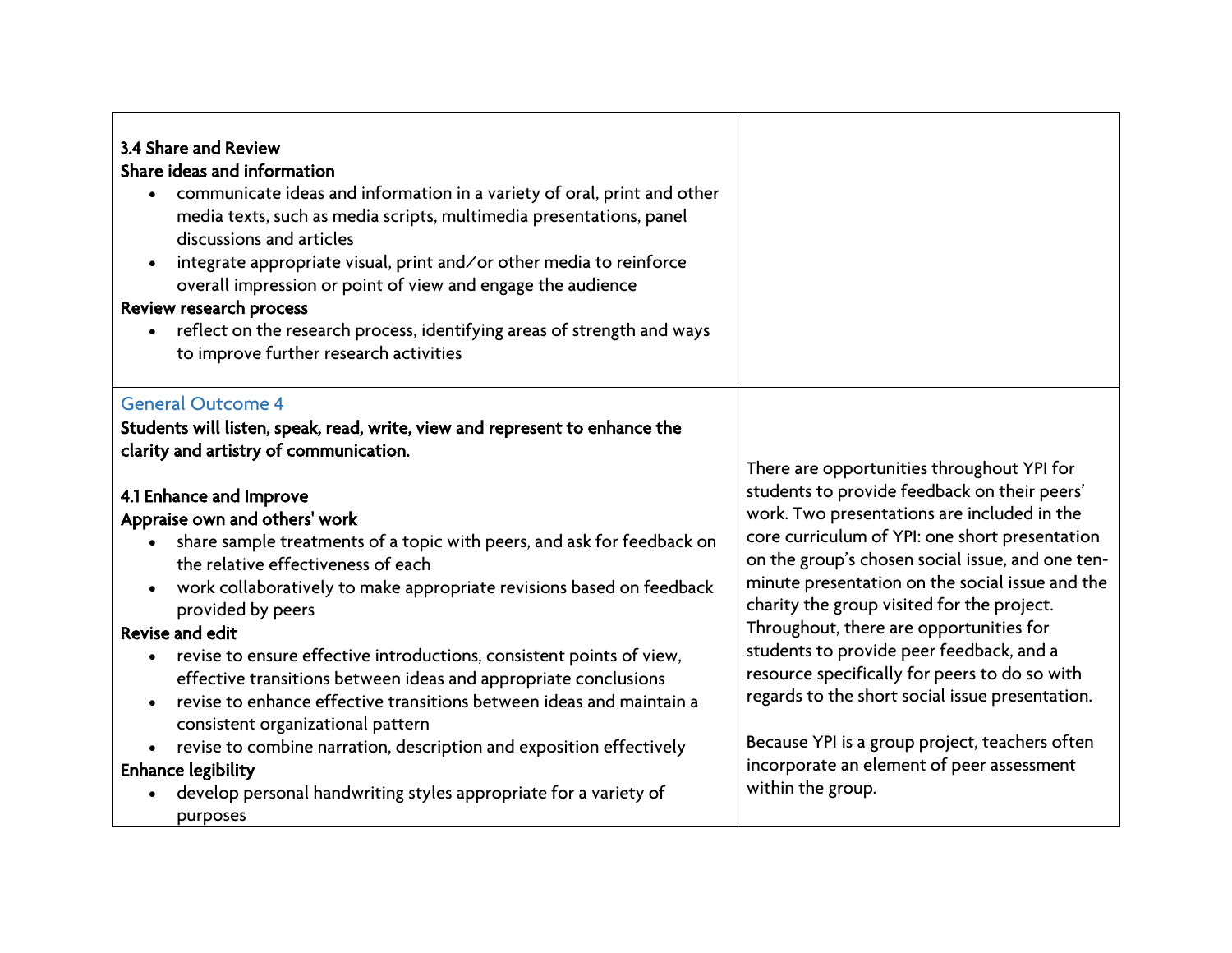| $\bullet$ | identify and experiment with some principles of design that enhance      | The ten-minute presentation for YPI directly    |
|-----------|--------------------------------------------------------------------------|-------------------------------------------------|
|           | the presentation of texts                                                | addresses outcome 4.3, and is often used as the |
|           | Expand knowledge of language                                             | culminating assignment/major assessment         |
|           | distinguish between the denotative and connotative meaning of words,     | piece for courses.                              |
|           | and discuss effectiveness for achieving purpose and affecting audience   |                                                 |
| $\bullet$ | explore the derivation and use of words, phrases and jargon, including   |                                                 |
|           | variations in language, accent and dialect in Canadian communities and   |                                                 |
|           | regions                                                                  |                                                 |
|           | <b>Enhance artistry</b>                                                  |                                                 |
|           | experiment with the language and components of particular forms to       |                                                 |
|           | communicate themes or represent the perspectives of a variety of         |                                                 |
|           | people or characters                                                     |                                                 |
|           |                                                                          |                                                 |
|           | 4.2 Attend to Conventions                                                |                                                 |
|           | Attend to grammar and usage                                              |                                                 |
|           | identify and use parallel structure in own writing                       |                                                 |
| $\bullet$ | identify and use coordination, subordination and apposition to enhance   |                                                 |
|           | communication                                                            |                                                 |
| $\bullet$ | use a variety of strategies to make effective transitions between        |                                                 |
|           | sentences and paragraphs in own writing                                  |                                                 |
|           | Attend to spelling                                                       |                                                 |
| $\bullet$ | demonstrate the deliberate, conscientious and independent application    |                                                 |
|           | of a variety of editing and proofreading strategies to confirm spellings |                                                 |
|           | in own writing                                                           |                                                 |
|           | identify situations in which careful attention to correct spelling is    |                                                 |
|           | especially important                                                     |                                                 |
|           | identify and use variant spellings for particular effects, depending on  |                                                 |
|           | audience, purpose, content and context                                   |                                                 |
|           | Attend to capitalization and punctuation                                 |                                                 |
|           | use quotation marks to distinguish words being discussed in own writing  |                                                 |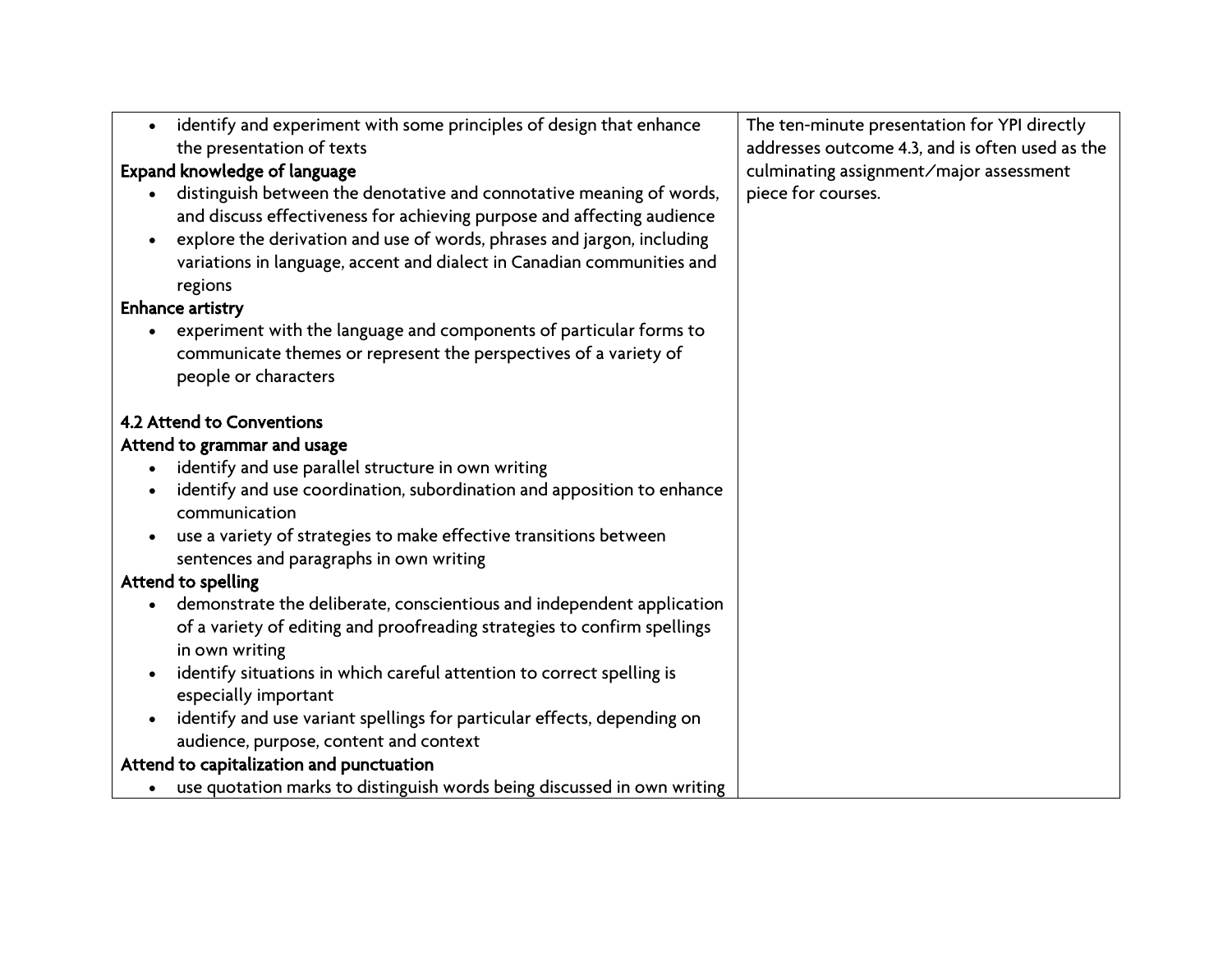| use dashes to show sentence breaks or interrupted speech, where<br>$\bullet$<br>appropriate in own writing<br>know that rules for punctuation can vary, and adjust punctuation use for<br>effect in own writing |                                                  |
|-----------------------------------------------------------------------------------------------------------------------------------------------------------------------------------------------------------------|--------------------------------------------------|
| 4.3 Present and Share                                                                                                                                                                                           |                                                  |
| <b>Present information</b>                                                                                                                                                                                      |                                                  |
| select, organize and present information to appeal to the interests and<br>$\bullet$                                                                                                                            |                                                  |
| background knowledge of various readers or audiences                                                                                                                                                            |                                                  |
| <b>Enhance presentation</b>                                                                                                                                                                                     |                                                  |
| choose appropriate types of evidence and strategies to clarify ideas and<br>information, and to convince various readers and audiences                                                                          |                                                  |
| Use effective oral and visual communication                                                                                                                                                                     |                                                  |
| integrate a variety of media and display techniques, as appropriate, to                                                                                                                                         |                                                  |
| enhance the appeal, accuracy and persuasiveness of presentations                                                                                                                                                |                                                  |
| Demonstrate attentive listening and viewing                                                                                                                                                                     |                                                  |
| follow the train of thought, and evaluate the credibility of the presenter<br>$\bullet$                                                                                                                         |                                                  |
| and the evidence provided                                                                                                                                                                                       |                                                  |
| provide feedback that encourages the presenter and audience to                                                                                                                                                  |                                                  |
| consider other ideas and additional information                                                                                                                                                                 |                                                  |
| <b>General Outcome 5</b>                                                                                                                                                                                        |                                                  |
| Students will listen, speak, read, write, view and represent to respect, support                                                                                                                                |                                                  |
| and collaborate with others.                                                                                                                                                                                    |                                                  |
| 5.1 Respect Others and Strengthen Community                                                                                                                                                                     | Collaboration characterized by respect and       |
| <b>Appreciate diversity</b>                                                                                                                                                                                     | support are core to the YPI project, as students |
| examine how personal experiences, cultural traditions and Canadian                                                                                                                                              | work with one another throughout the process     |
| perspectives are presented in oral, print and other media texts                                                                                                                                                 | to reach common goals. The YPI student guide     |
| take responsibility for developing and sharing oral, print and other                                                                                                                                            | has several tools to offer students in project   |
| media texts and for responding respectfully to the texts of others                                                                                                                                              |                                                  |